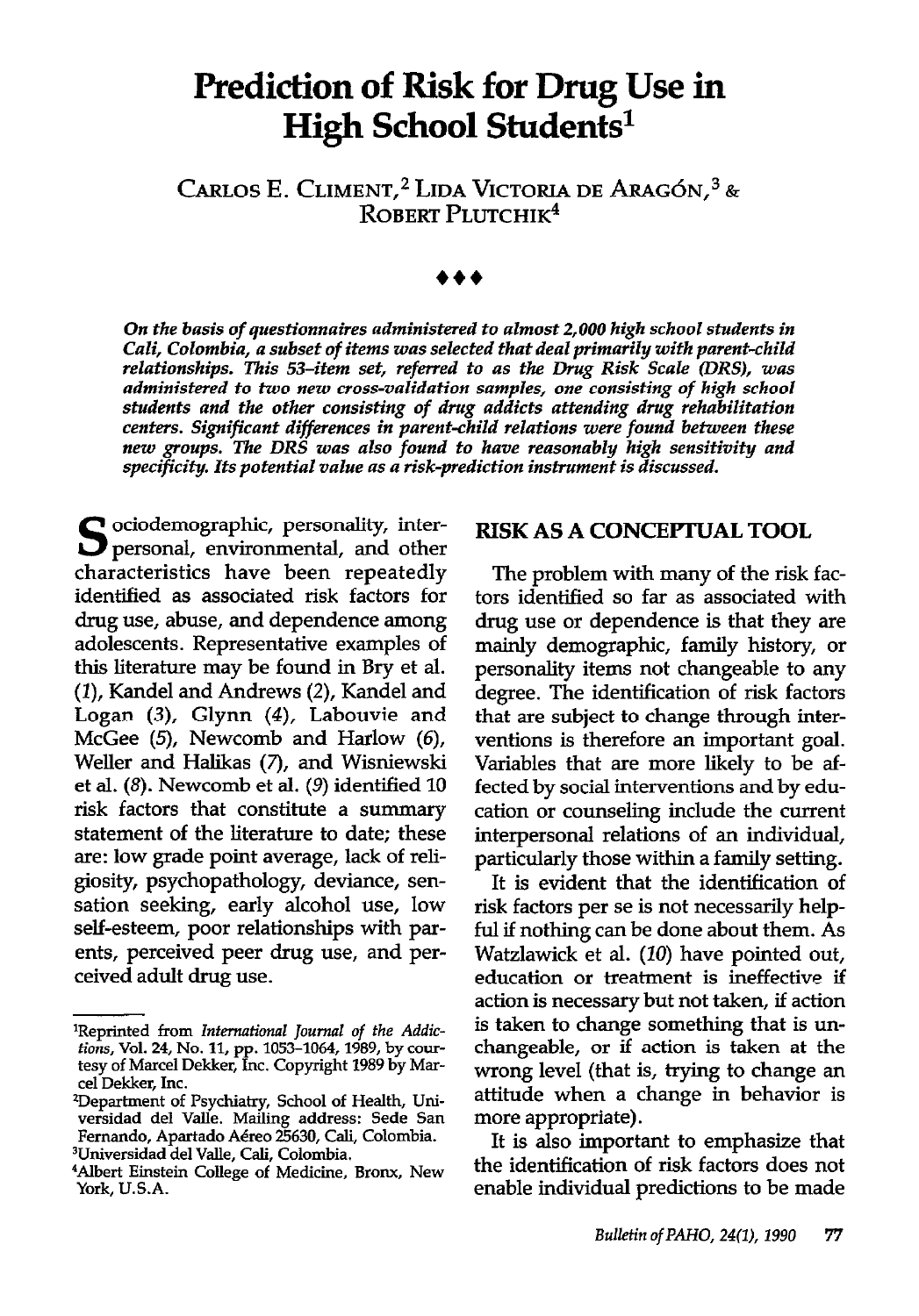with great accuracy. Risk factors determine probability statements about groups of individuals of specific types that apply in the long run. This is comparable to the tossing of a pair of dice in which the results of an individual throw cannot be predicted, yet the distribution of throws over a long series can be predicted with great precision.

It is the aim of this paper to present the design of an instrument for the early identification of modifiable risk factors for drug use; essentially it includes aspects of the relationship between children and parents that have been found to be associated with drug use and that can be modified through some interventions with parents and educators.

The items have been obtained from a previous study by Climent and de Aragón  $(11)$  that identified some factors associated with drug use in 1,937 high school students drawn from a probabilistic sample of 54 high schools from the city of Cali, Colombia. The study was carried out in two stages, during the first semester of 1985 and the first semester of 1987. Fifteen scales regarding the students' relationships with parents and the attitudes of parents toward them were completed by the entire sample. The study identified parental affection, parental interest, parental time spent with children, and consistency in disciplinary actions by both parents as the factors relatively most associated with non-drug use. In addition, it was shown that the influence of fathers is greater than the influence of mothers for male behavior, whereas for females it is the mother's influence which is greater.

The preventive implications of these results are obvious; once the factors are identified, it is possible to prepare a riskprediction scale based on this composite information. Such information may be able to identify youngsters at risk for being drug users and will enable the introduction of selected interventions. The purpose of the present report is to describe such a drug risk scale.

In this context it is worth noting that a potential effect of early case finding is the labeling of individuals as being at risk for drug use, with the attendant possibilities of a self-fulfilling prophecy. However, this is not a likely outcome in view of the fact that strong family pressure exists to avoid or prevent such behaviors. Some degrees of success of such prognostications is demonstrated in the present study for the population described. The applicability of the proposed risk scale to other settings and populations needs to be demonstrated.

# METHOD

Based on the data of the high school sample (11), several tests were selected which significantly discriminated between the subgroups of students who reported having used illegal drugs during the past month, in contrast with those who did not. These tests were combined into a single new composite scale: the Drug Risk Scale (DRS) (see the Appendix). Only seven scales from the original set of 15 were finally included in the DRS; others were excluded because of their relatively lower ability to discriminate between drug users and non-drug users. The alpha coefficients of internal reliability obtained on the subscales represented in DRS were computed and were found to range from  $+0.92$  to  $+0.54$ . The DRS alpha coefficient of internal reliability for the cross-validation sample of 160 new students was found to be +0.89.

The new scale consists of 53 items, each of which is answered on a four-point frequency scale. The scale can be completed in less than 15 minutes by most high school students either individually or in groups. The items can easily be under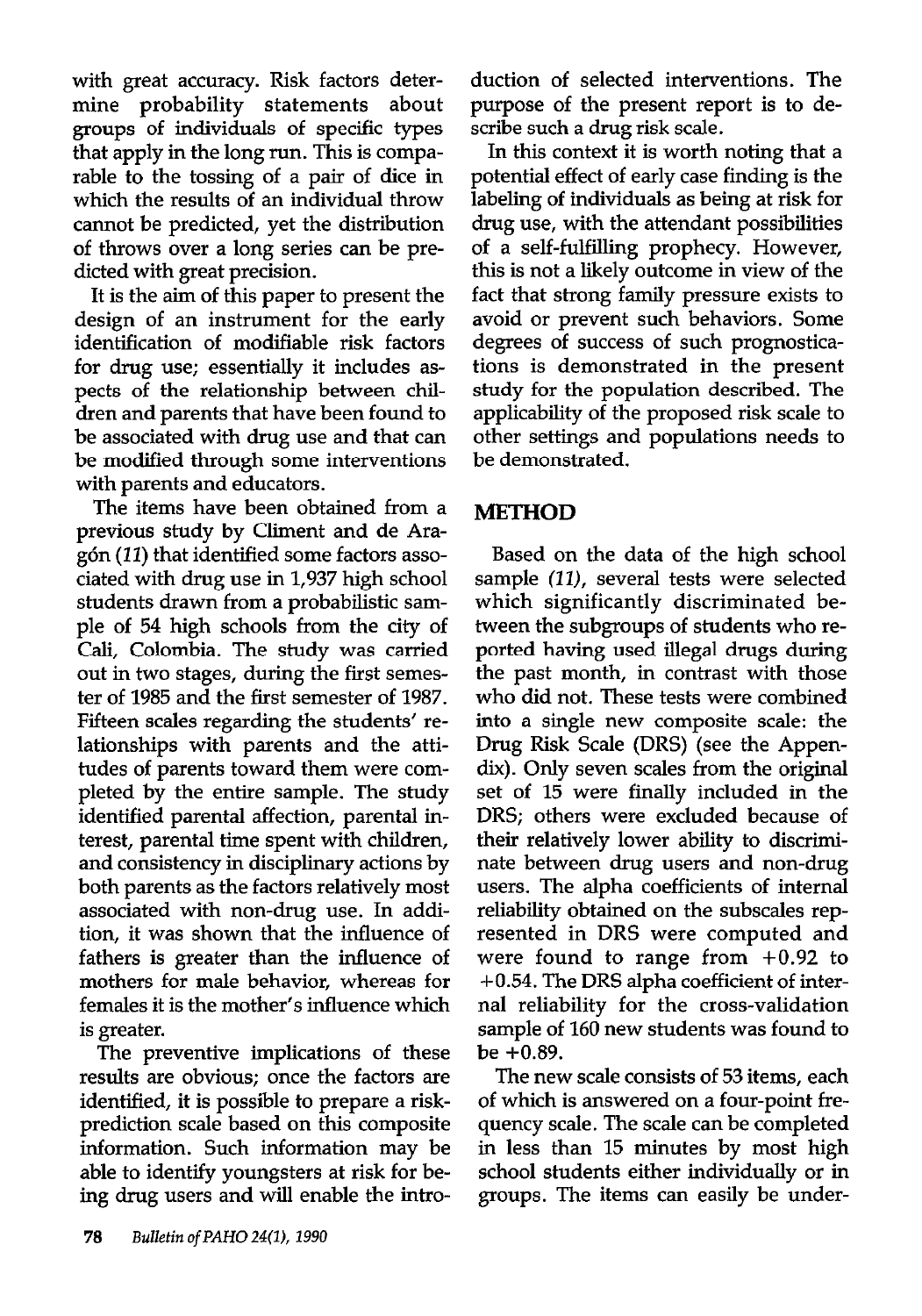stood by children as young as 11 or 12 years of age.

Part A consists of 24 items that describe how an individual's mother tends to interact with him or her. Examples of the questions asked are: "Does your mother talk to you about your problems?" and "Does your mother discourage your use of alcohol?" Part B consists of 24 items that ask the same questions about one's relation to one's father. Part C deals with issues of impulsivity. An example of an item is: "I take chances." One single overall score is obtained based on all 53 items.

In order to cross-validate the new scale, it was administered to two additional groups. One was a new group of 160 high school students in the lOth, llth, and 12th grades obtained from a sample of public and private high schools similar to those in the original study. The average age of the students was approximately 16.9 years, and the sample contained 39% males and 61% females. For the entire student sample, only those living with both parents were included.

The other new group consisted of 76 known addicts<sup>5</sup> obtained from various drug addiction treatment clinics in Colombia (Medellfn, Pereira, and Cali). Only those addicts who met several criteria were selected: (1) less than 22 years of age, (2) living with both their parents, and (3) currently being treated at a drug dependence clinic. The majority of these addicts (87%) had smoked coca paste ("basuco" or "crack") alone or in combination with other groups; 12 of the addicts had used marijuana alone.

In terms of their other characteristics, the median length of use of drugs was about three years. The majority (45%) were unemployed, 29 were still going to school (26%), and 24% were employed at various odd jobs. The mean age of the addicts was 19 years, and all but 44% were males.

In order to make the original data from the sample of 1,937 students comparable in form to the new data, all students who had been originally identified as drug users were selected and their questionnaires were rescored on the specific items of the DRS. This produced a sample of 62 drug users, defined as individuals who had used an illegal drug in the past month; only those students were included in this sample who had both parents living at home. This was done because the DRS asks separate questions about the student's interactions with mother and with father.

In addition, a random sample of 100 students was drawn from the original population and their questionnaires were also rescored on the items of the DRS. It was found that six of these students did not have one or both parents present in their home, and were therefore dropped from the sample, leaving an original sample of 94 normal individuals to be compared with the cross-validation samples.

## Sampling and Testing Procedures

A list of all high schools in Cali, Colombia, was obtained from the Secretary of Education and a stratified random sample of 54 high schools was chosen. This comprised approximately 12% of the existing schools, most of which are small and private. However, both private and public high schools were included as well as those representing all socioeconomic levels.

Letters were sent to all principals of the high schools requesting cooperation with a health survey, and all but two agreed to participate. On a designated day, the in-

<sup>5</sup>A known addict is a person that (1) has been accepted for treatment in a specialized drug treatment center and (2) has been continuously using drugs for at least six months to the extent of having serious social, legal, family, occupational, and/or academic problems as a result of the drug use.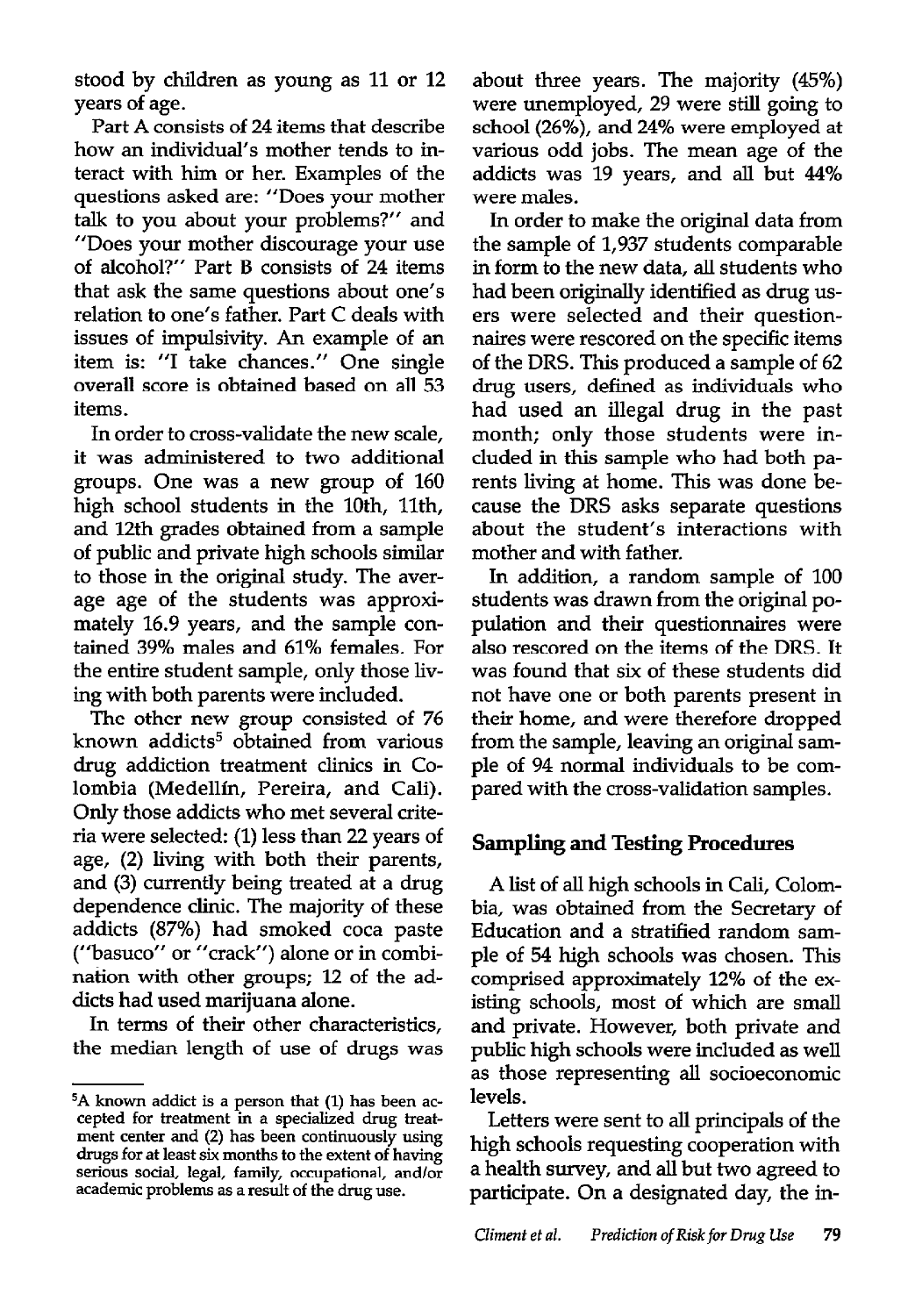terviewers arrived at the high school and selected the classes to be interviewed. If there was more than one class at a given level, a random selection was made. Grade levels 10, 11, and 12 were represented. Most classes had 33 to 46 students.

Testing was carried out in a given class following an introduction by the teacher and a brief statement of the health implications of the research by the interviewer. Confidentiality was guaranteed and the students were told not to place any identifying information on the forms other than age and sex. The students only had to check appropriate boxes. Since the questionnaires were all self-report forms, the interviewer simply answered any questions and then, at the conclusion of testing, asked the students to place their questionnaires into a large envelope. This procedure was carried out both in the original sample of 1,937 students and in the cross-validation sample of 160 students.

The drug addict sample was collected in a different way. Three drug addiction rehabilitation centers were contacted in three large Colombian cities and permission was requested for a health survey. All agreed. The interviewers explained the project to small groups of addicts and requested cooperation. All but two addicts agreed to complete the questionnaires. The information was collected in such a way that the addicts remained anonymous.

# RESULTS

Table 1 presents the mean scores on the DRS for the four different groups being compared. When the non-drug users are compared to the drug users in the original high school sample on the DRS, it is found that the drug users' scores are significantly higher  $(t=4.85; df=154;$  $p$ <0.01). When the new cross-validated sample of 160 high school students is compared with the new drug addict sample, a highly significant difference is found  $(t=10.6; df=243; p<0.001)$ . The drug addicts are found to be significantly higher on the DRS than the drug users in the original sample  $(t=2.9; df=136;$  $p<0.01$ ). These results thus support a trend in severity of DRS scores from students to confirmed drug addicts. These findings support the idea that the parentchild patterns of interaction described by the DRS are in fact related to severity or frequency of drug use.

The sensitivity and specificity of the DRS were also determined using the cross-validation samples of 76 drug addicts and 160 high school students. Sensitivity and specificity were calculated for several different cutoff scores on the DRS and plotted against test score value. As usual, as sensitivity decreased, specificity increased. The two curves intersect at a DRS score of 55 and a corresponding sensitivity and specificity of approximately 78%. These are reasonably high values, but their predictive efficiency is clearly a

Table 1. Mean scores of the Drug Risk Scale (DRS) for the various groups.

| <b>Groups</b>                                                           | <b>DRS</b> | <b>Standard deviation</b> |
|-------------------------------------------------------------------------|------------|---------------------------|
| Cross-validation sample: high school students<br>$(N=160)$              | 40.0       | 18.6                      |
| Non-drug users: sample from original high school population<br>$(N=94)$ | 46.6       | 16.6                      |
| Drug users: sample from original high school population<br>$(N=62)$     | 62.0       | 21.7                      |
| True drug addicts<br>$(N = 76)$                                         | 73.2       | 24.2                      |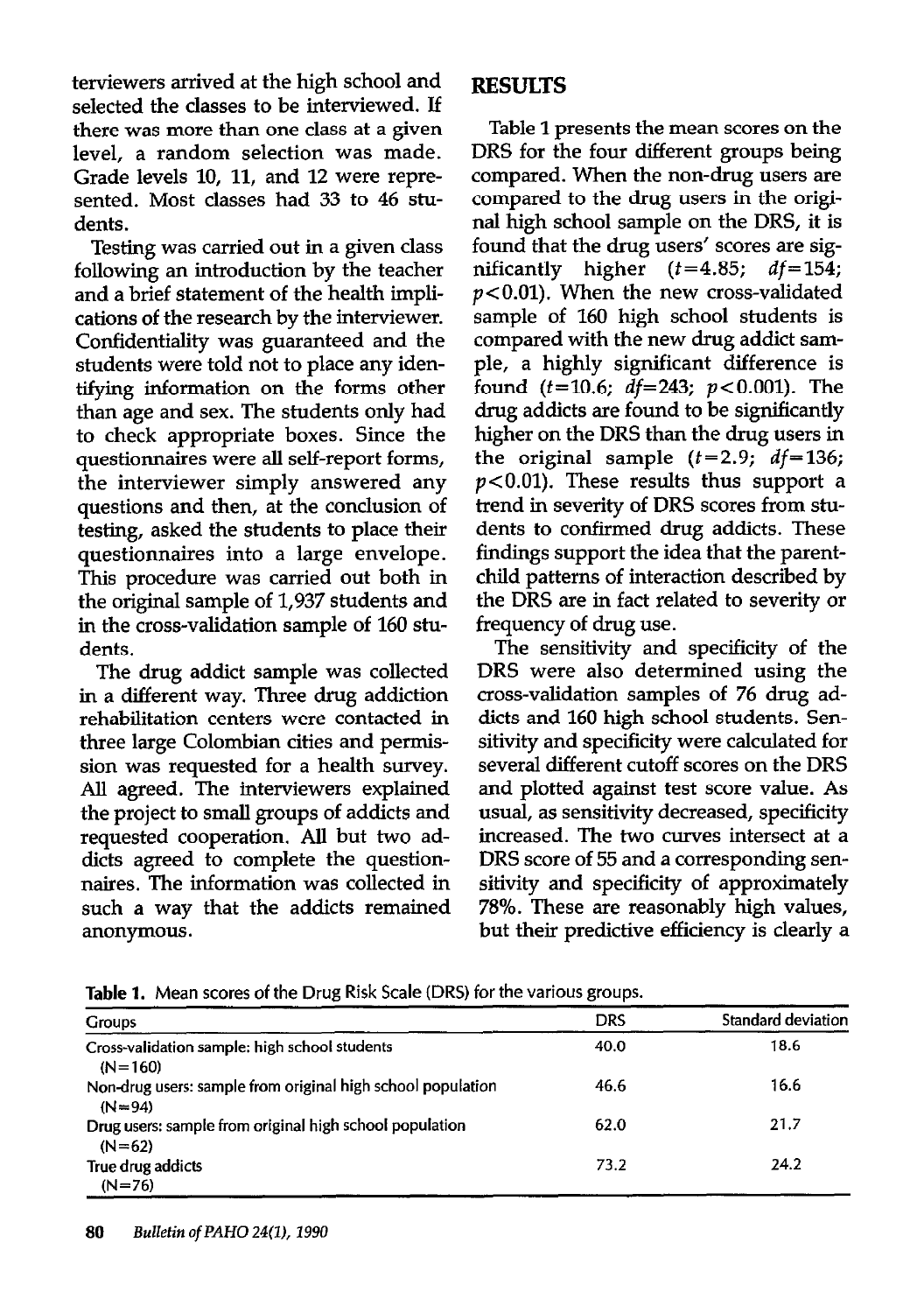function of the base rate of the condition being studied in the population at risk; generally, even very sensitive tests tend to produce too many false positives (12).

# DISCUSSION

The DRS appears to be useful for identifying high school students at risk for drug use. This is done through information gathered on youngsters about modifiable aspects of the parent-child relationships. This includes data on degree of approval by the parents of drug use, the sharing of affection and communication with children, parental interest in the children's activities, and degree of impulsivity of the students. With such data a profile of the parent-child relationship is identified for each student, and it is compared against profiles of nonusers of drugs and drug addicts. A given score determines the statistical similarity of a given student's parental relationships to one of the groups.

It should be emphasized that the DRS does not ask directly about drug use, but only about various aspects of parentchild relationships. A given score tells a parent (or a teacher) when the features of the relationship of a given youngster with his or her parents are similar to that of a drug addict. This is a probability statement, and although it is not a prediction of a future fact, it is a prediction of a future risk.

For those concerned with the possibility of "early tagging" it is important to keep in mind that the DRS does not ask questions about drug use; the instrument identifies a given family behavior, not a problematic child. In addition, if the information is presented to parents by an interested teacher or counselor in a positive way, if the aim of the data gathered is properly explained, and if alternative approaches for the parent-child relationship are presented, the potential harm of "early tagging" is considerably decreased.

The potential advantages are obvious. First, early awareness of undesirable parent-child behaviors could be followed by corrective measures. Second, the emphasis on positive constructive aspects of change means an optimistic view of the situation exists. And third, early detection facilitates cost-effective and more humane interventions. Nevertheless, the identification of those found at risk as bad or dangerous, although an unwarranted conclusion, is always a possibility if this instrument is not used in the ways suggested here.

It is reasonable to expect, because of the general nature of the parenting relations described by the DRS, that the insights it generates may have some benefits for children with other types of problems as well. Future research, especially of a prospective nature, should determine the impact of alternate parenting styles on social adjustment, in other cultures, settings, and populations.

Acknowledgments. The authors thank the Instituto Colombiano de Bienestar Familiar-ICBF, Colcencias, Fundación para la Educacidn Superior-FES, Universidad de1 Valle, Johnson and Johnson of Colombia, and Cartón de Colombia for their financial support of the research that led to the present work; Dr. Osvaldo Castilla, Chief of Drug Abuse Program for the Risaralda State, Dr. Elkin Velásquez from the Mental Hospital in Medellin, Dr. Orlando Tamayo and Dr. Elvia Velásquez from Universidad de Antioquia, Dr. Martin Pineda from CAMI-NOS in Cali, and all their staff who contributed generously to gathering the data from patients attending their clinical programs; Lic. Margitte Pajoy and Amalia Sanchez, SW, from the Mental Hospital in Pereira, and Lic. Rosita Lemos from Medellfn for their kind and effective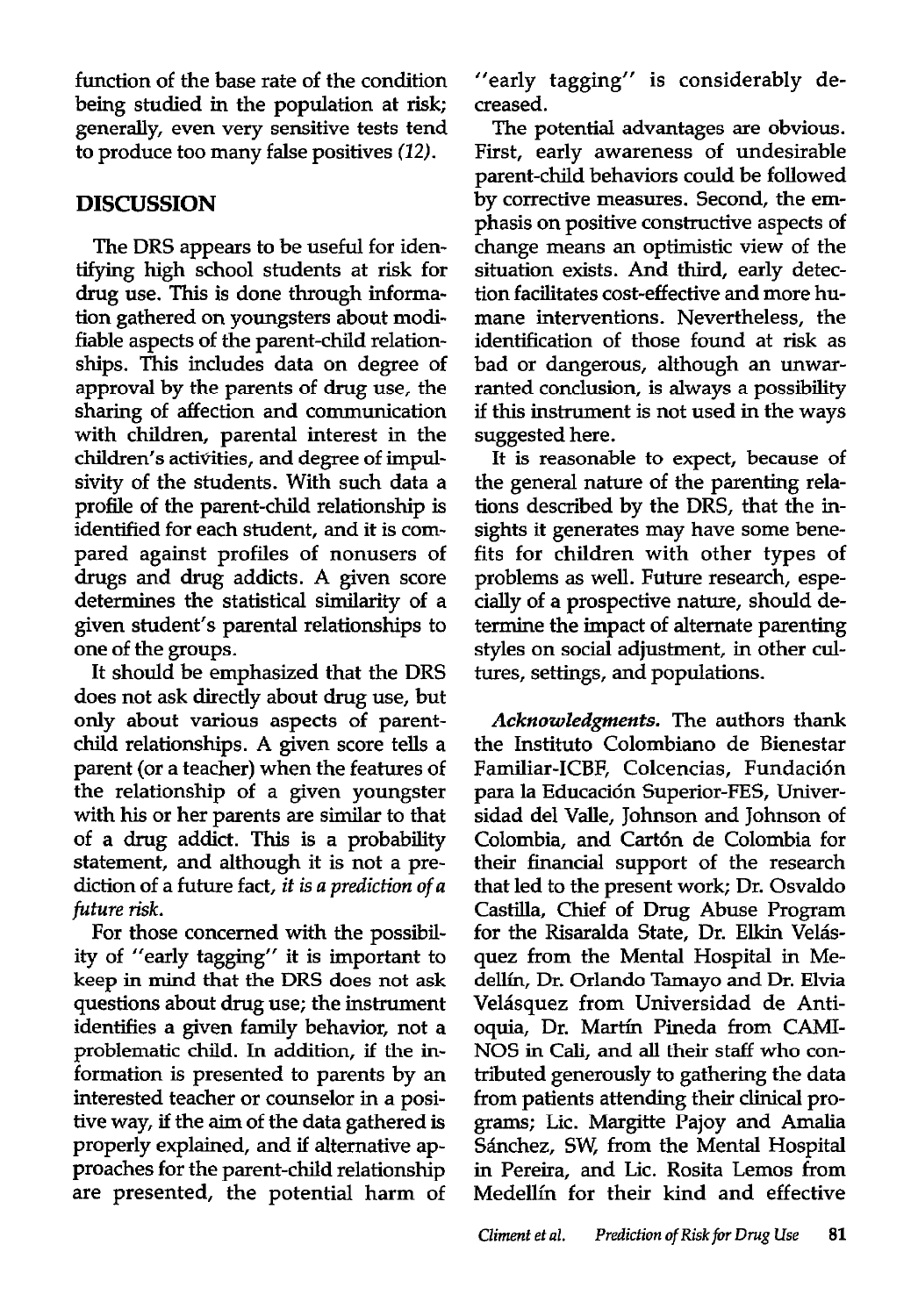suppport during the data collection; Dr. Javier Vigoya from the Department of Psychiatry, Universidad de1 Valle, for his cooperation in some of the interviews; Dr. Luis Fajardo for his help in the computerized handling of data; Lic. Helena Bolafios for her dedicated work in field activities; and Inés Vásquez for her assistance in tabulation of data.

### REFERENCES

- 1. Bry, B. H., P. McKeon, and R. J. Pandina. Extent of drug use as a function of number of risk factors. J Abnorm Psycho1 91:273-279, 1982.
- 2. Kandel, D. B., and K. Andrews. Processes of adolescent socialization by parents and peers. Int J Addict  $22:319-342$ , 1987.
- 3. Kandel, D., and J. A. Logan. Patterns of drug use from adolescence to young adulthood. I. Periods of risk for initiation, continued use and discontinuation. Am J Public Health 74:660-666,1984.
- 4. Glynn, T. J. (ed.). Drug Abuse Prevention Research. U.S. Department of Health and Human Services, Public Health Service, Alcohol, Drug Abuse and Mental Health Administration, Research Issues 33 DHHS, 1983.
- 5. Labouvie, E. W., and C. R. McGee. Relation of personality to alcohol and drug use in adolescence. J Consult Clin Psychol 54:289-293,1986.
- 6. Newcomb, M. D., and L. L. Harlow. Life events and substance use among adolescents: Mediating effects of perceived loss of control and meaninglessness in life. 1 Pers Social Psycho1 51:564-577,1986.
- 7. Weller, R. A., and J. A. Halikas. Mari juana and psychiatric illness: A follow-up study. Am J Psychiatry 142:848-850, 1985.
- 8. Wisniewski, N. M., D. S. Glenwick, and J. R. Graham. MacAndrew Scale and sociodemographic correlates of adolescent alcohol and drug use. Addict Behav 10:55- 67,1985.
- 9. Newcomb, M. D., E. Maddahian, and P. M. Bentler. Risk factors for drug use among adolescents: Concurrent and longitudinal analysis. Am 1 Public Health 76(5):525-531,1986.
- 10. Watzlawick, P., J. Weakland, and R. Fisch. Change: Principles of Problem Formation and Problem Resolution. W. W. Norton, New York, 1974.
- 11. Climent, C. E., and L. V. de Aragón. Factores asociados con el uso de drogas en estudiantes de secundaria en Cali. Parte I. Aspectos epidemioldgicos y psicometricos. Colombia Med 17(2):58-69, 1986.
- 12. Galen, R. S., and S. R. Gambino. Beyond Normality: The Predictive Value and Efficiency of Medical Diagnoses. Wiley, New York, 1975.

### APPENDIX

|                                                                                                                                  |                    |            | Sex          |                 |
|----------------------------------------------------------------------------------------------------------------------------------|--------------------|------------|--------------|-----------------|
|                                                                                                                                  |                    |            |              |                 |
| PART A (MOTHER)                                                                                                                  |                    |            |              |                 |
| For each of the following questions<br>please check (X) the answer that<br>best describes the way your mother<br>relates to you. | Very<br>frequently | Frequently | Occasionally | Almost<br>never |
| 1. Shows affection?                                                                                                              |                    |            |              |                 |
| 2. Does pleasant things with you?                                                                                                |                    |            |              |                 |

#### DRUG RISK SCALE (DRS)\*

\*Copyright by Carlos L. Cllment, MD, and Robert Plutchik, PhD, 1987.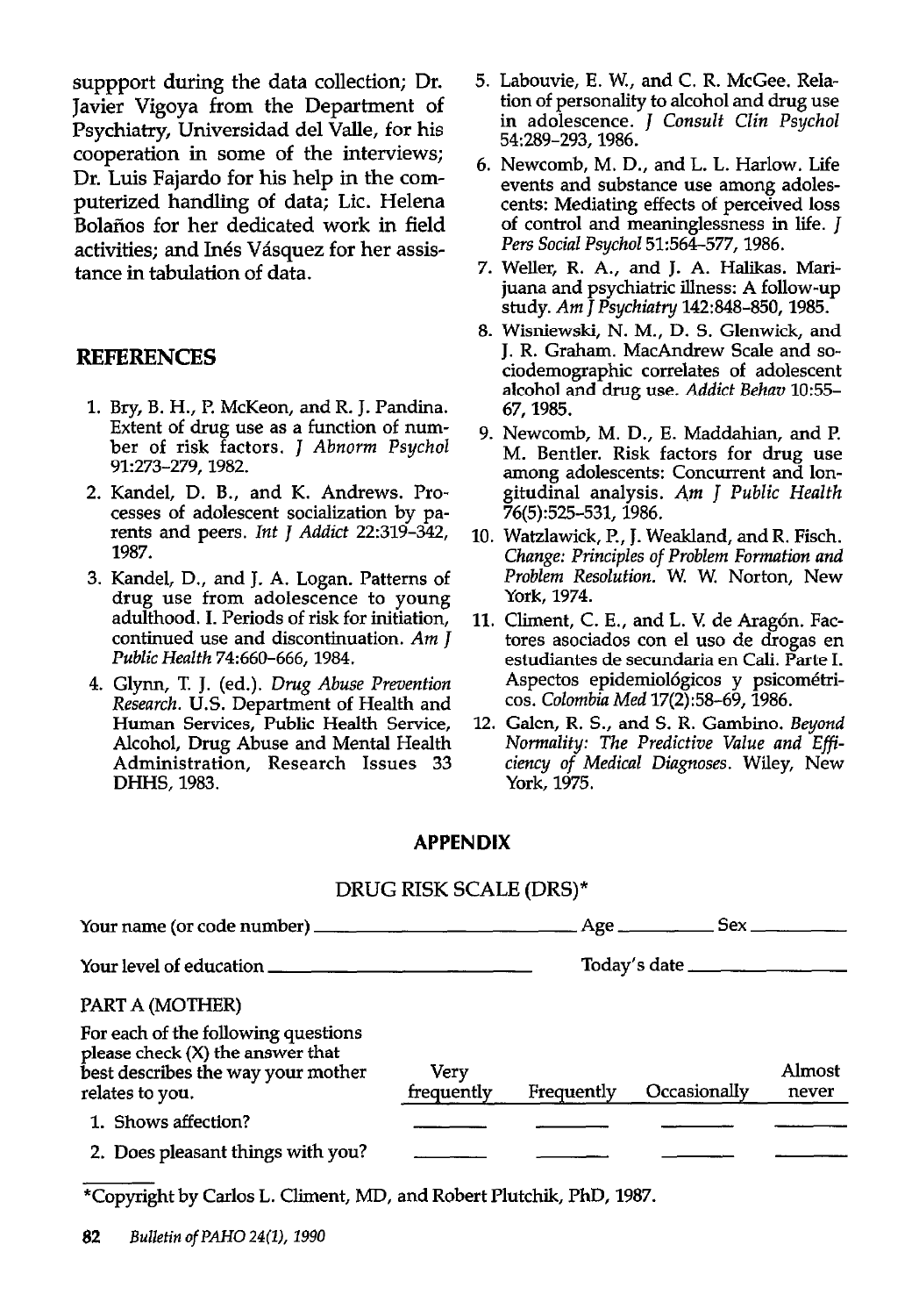# PART A (MOTHER) (continued)

J.

|                                                                                                                                                  | Very                      |                          |              | Almost   |
|--------------------------------------------------------------------------------------------------------------------------------------------------|---------------------------|--------------------------|--------------|----------|
|                                                                                                                                                  | frequently                | Frequently               | Occasionally | never    |
| 3. Talks to you about your life<br>(plans, friends, play)?                                                                                       |                           |                          |              |          |
| 4. Talks to you about your<br>problems?                                                                                                          |                           |                          |              |          |
| 5. Shows interest in helping you?                                                                                                                |                           |                          |              |          |
| 6. Shows that she cares about you?                                                                                                               |                           |                          |              |          |
| 7. Tries to give you whatever you<br>need?                                                                                                       |                           |                          |              |          |
| 8. Is fair with you?                                                                                                                             |                           |                          |              |          |
| 9. Expresses her love for you?                                                                                                                   |                           |                          |              |          |
| 10. Knows where you are when you<br>are out?                                                                                                     |                           |                          |              |          |
| 11. Knows with whom you are<br>when you are out?                                                                                                 |                           |                          |              |          |
| 12. Enjoys talking to you about the<br>things you do?                                                                                            |                           |                          |              |          |
| 13. Enforces curfews in a consistent<br>way?                                                                                                     |                           |                          |              |          |
| 14. Talks to you about your sexual<br>interests?                                                                                                 |                           |                          |              |          |
| 15. States that sexual intercourse<br>should be postponed until<br>adulthood?                                                                    |                           |                          |              |          |
| For each of the following items<br>please check (X) the response that<br>best describes the way your mother<br>behaves with regard to your using | Frequently<br>discourages | Sometimes<br>discourages | Says         | Does not |
| the following products                                                                                                                           | it                        | it                       | nothing      | care     |

| the following products            | it | it | nothing | care |
|-----------------------------------|----|----|---------|------|
| 16. Soft drinks                   |    |    |         |      |
| 17. Alcohol (beer, wines, etc.)   |    |    |         |      |
| 18. Aspirin                       |    |    |         |      |
| 19. Cigarettes                    |    |    |         |      |
| 20. Coffee                        |    |    |         |      |
| 21. Tranquilizers                 |    |    |         |      |
| 22. Marijuana                     |    |    |         |      |
| 23. Cocaine                       |    |    |         |      |
| 24. "Crack" (or other hard drugs) |    |    |         |      |
|                                   |    |    |         |      |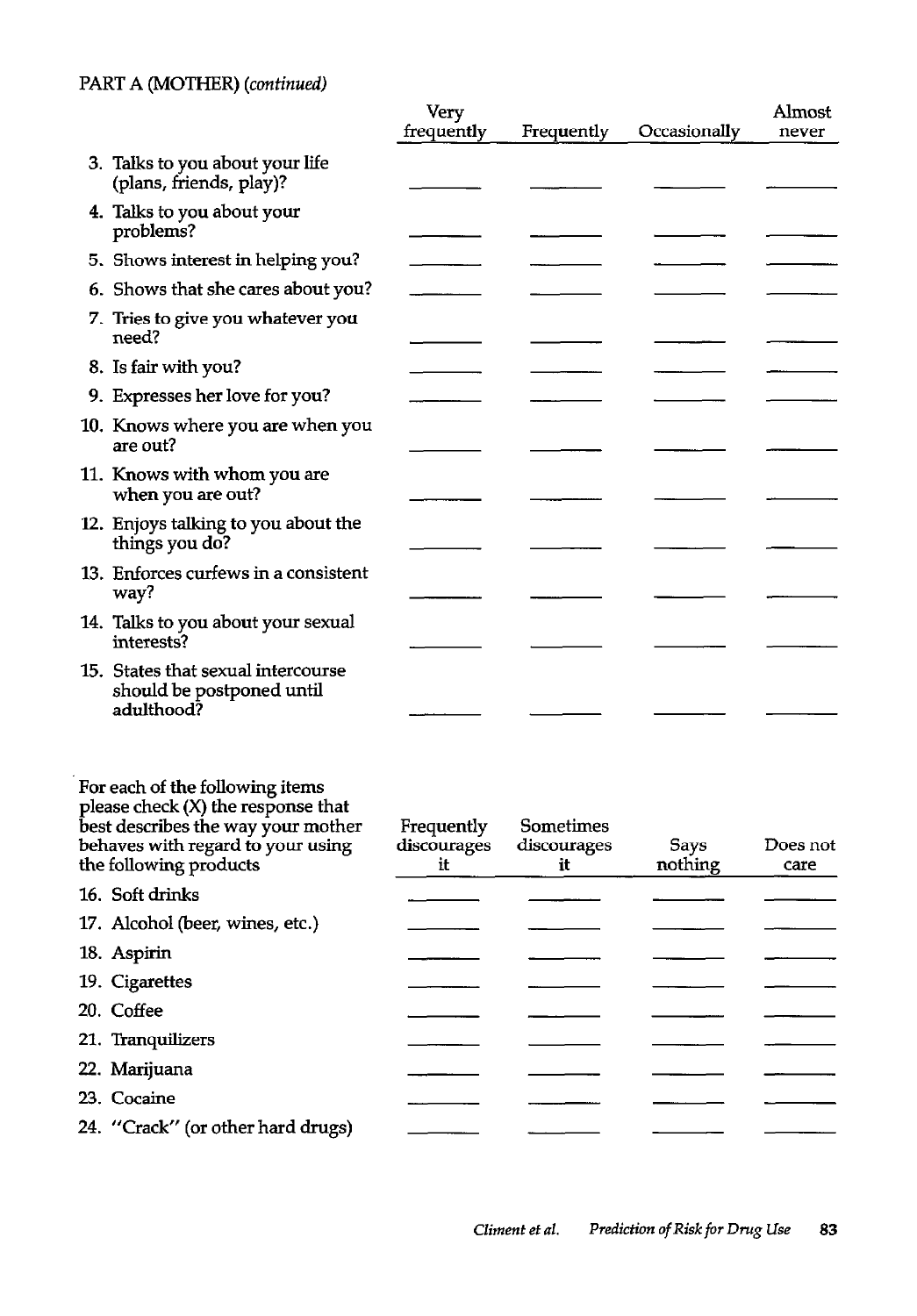#### PART B (FATHER)

| For each of the following questions<br>please check (X) the answer that<br>best describes the way your father<br>relates to you. | Very<br>frequently | Frequently | Occasionally | Almost<br>never |
|----------------------------------------------------------------------------------------------------------------------------------|--------------------|------------|--------------|-----------------|
| 25. Shows affection?                                                                                                             |                    |            |              |                 |
| 26. Does pleasant things with you?                                                                                               |                    |            |              |                 |
| 27. Talks to you about your life<br>(plans, friends, play)?                                                                      |                    |            |              |                 |
| 28. Talks to you about your<br>problems?                                                                                         |                    |            |              |                 |
| 29. Shows interest in helping you?                                                                                               |                    |            |              |                 |
| 30. Shows that he cares about you?                                                                                               |                    |            |              |                 |
| 31. Tries to give you whatever you<br>need?                                                                                      |                    |            |              |                 |
| 32. Is fair with you?                                                                                                            |                    |            |              |                 |
| 33. Expresses his love for you?                                                                                                  |                    |            |              |                 |
| 34. Knows where you are when you<br>are out?                                                                                     |                    |            |              |                 |
| 35. Knows with whom you are<br>when you are out?                                                                                 |                    |            |              |                 |
| 36. Enjoys talking to you about the<br>things you do?                                                                            |                    |            |              |                 |
| 37. Enforces curfews in a consistent<br>way?                                                                                     |                    |            |              |                 |
| 38. Talks to you about your sexual<br>interests?                                                                                 |                    |            |              |                 |
| 39. States that sexual intercourse<br>should be postponed until<br>adulthood?                                                    |                    |            |              |                 |

For each of the following items please check (X) the response that

| best describes the way your father<br>behaves with regard to your using<br>the following products. | Frequently<br>discourages | Sometimes<br>discourages | Says<br>nothing | Does not<br>care |
|----------------------------------------------------------------------------------------------------|---------------------------|--------------------------|-----------------|------------------|
| 40. Soft drinks                                                                                    |                           |                          |                 |                  |
| 41. Alcohol (beer, wines, etc.)                                                                    |                           |                          |                 |                  |
| 42. Aspirin                                                                                        |                           |                          |                 |                  |
| 43. Cigarettes                                                                                     |                           |                          |                 |                  |
| 44. Coffee                                                                                         |                           |                          |                 |                  |
| 45. Tranquilizers                                                                                  |                           |                          |                 |                  |
| 46. Marijuana                                                                                      |                           |                          |                 |                  |
|                                                                                                    |                           |                          |                 |                  |